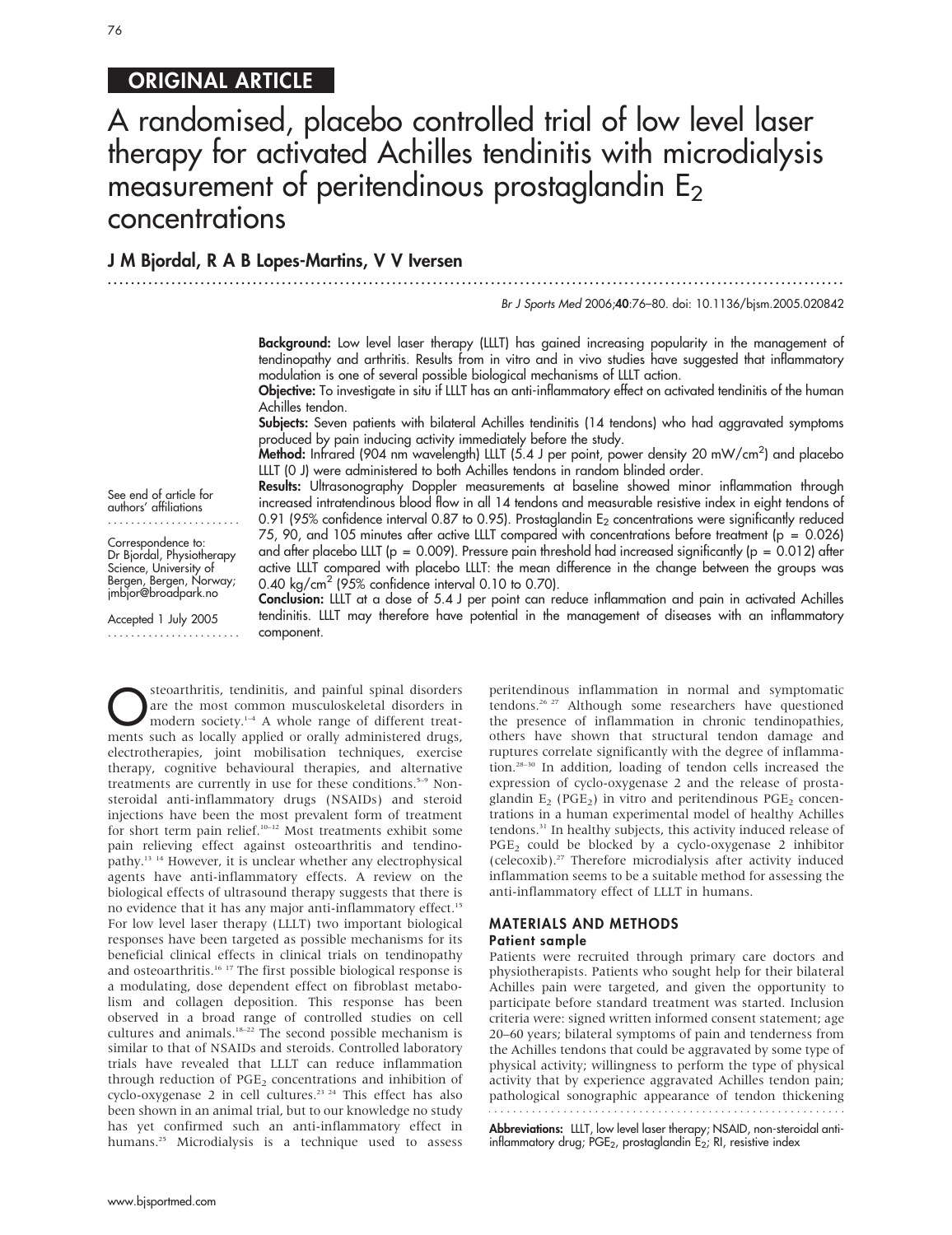and structural alterations of tendon matrix. Exclusion criteria were: systemic inflammatory disease; previous operations on Achilles tendons; pregnancy; mental inability to understand the consequences of participation; NSAID treatment during the preceding four weeks; steroidal treatment during the preceding six months; monogenic familial hypercholesterolaemia (may cause Achilles tendon xanthomas).

#### Examination procedure and outcome measures

Each patient was examined by interview about symptom characteristics, symptom duration, and specific activities that caused aggravation of Achilles tendon symptoms. A physical examination was then performed. After location of the most painful spot identified by finger palpation, pressure pain threshold was measured as the average of three tests with pressure pain algometry. This test was performed by pressing a circular metallic tip of area 1  $\text{cm}^2$  with gradually increasing force to the most painful spot of the tendon. The patient was told to respond by saying ''stop'' when the feeling of pressure changed to pain. Before the experiment, this test was checked on healthy subjects for test-retest reliability; the intraclass correlation coefficient was 0.79 and standard deviation 0.39 kg/cm<sup>2</sup>, which is similar to other reliability studies for pressure pain threshold.<sup>32-3</sup>

Functional ability was tested by measuring the mean distance of three repetitions reached in the single leg hop test.<sup>35</sup> Ultrasonography (Siemens Sonoline G60) was performed to ensure the exact location of tendon pathology. Tendon thickness was measured using calibrated callipers, and structural alteration of the tendon matrix was described. Tendon vascularisation was examined by power Doppler. If possible, peritendinous or intratendinous arterial blood flow velocity was also measured, as they can be used to detect signs of inflammation through the arterial resistive index (RI), which is a measure of vasodilatation and inflammation.36 RI is defined as: (systolic peak velocity minus end diastolic velocity)/systolic peak velocity. Values of less than 1 (normal) indicate inflammation.

Microdialysis was performed by first giving a local anaesthetic injection (xylocaine, 20 mg/ml; AstraZeneca, Oslo, Norway) at the insertion site 30 mm cranially to the centre of pathology. After four to five minutes, the microdialysis membrane (CMA/60, cut off 20 kDa, membrane length 30 mm, outer diameter 0.6 mm; CMA, Stockholm, Sweden) was inserted into the peritendinous tissue parallel to the Achilles tendon. Insertion into the tissue is achieved with the help of a slit cannula introducer which leaves the catheter in place when withdrawn. Before withdrawal of the introducer, the position of the membrane was checked by ultrasonography. The microdialysis membrane and tubes were then coupled to a syringe containing isotonic 0.9% salt



Figure 1 Mean pressure pain thresholds of three recordings from each tendon with their respective 95% confidence intervals grouped by treatment allocation.

water. Syringes for both Achilles tendons were then placed in a syringe pump (CMA/100) and adjusted to give 2  $\mu$ l/min. Samples of the harvested fluid were collected every 15 minutes. After a stabilisation period of 60 minutes, baseline levels were registered for another 60 minutes before laser treatment was administered. PGE<sub>2</sub> concentrations after treatment were recorded for 105 minutes.  $PGE_2$  concentration in the dialysate was analysed by a high sensitivity Prostaglandin E2 Enzyme Immunoassay Kit (Electra-box Diagnostica AS, Stockholm, Sweden). The washing, the adding of substrate solutions and stop solutions, and the analyses were performed according to the manufacturers' specifications. For each well, the absorbance was read using a microplate reader (Spectramax; Molecular Devices, Sunnyvale, California, USA) set to 450 nm, with wavelength control.

#### Intervention

LLLT was administered by a GaAs laser with an infrared wavelength of 904 nm (Irradia AB, Stockholm, Sweden) with a laser probe consisting of three laser diodes placed longitudinally 9 mm apart. On the laser probe, an A/B switch determined whether active or sham irradiation was given. During operation the laser appeared identical for both active and sham irradiation, because of the invisible nature of the infrared laser beam and the same blinking red diode and descending time counter. The output of the laser averaged 10 mW for each diode, which was tested and calibrated before and after treatment for every patient by technical staff not otherwise involved in the experiment. The peak power for each laser pulse was 10 W and pulse duration was 200 nanoseconds  $(10^{-9}$  seconds), delivered by a frequency of 5000 Hz. The spot area was  $0.5 \text{ cm}^2$  giving a power density (fluence) of 20 mW/cm2 . Each patient was treated for 180 seconds, and the dose of active treatment was 1.8 J for each of three points along the Achilles tendons, giving a total of 5.4 J per tendon.

#### Blinding and randomisation procedure

The trial was designed to achieve randomised concealed allocation to groups and double blinding. As patients were acting as their own controls, both Achilles tendons were treated, but only one received active treatment. Which side should be treated with the laser probe in switch position A or B was decided for each patient by drawing one of 10 opaque envelopes containing a written character A or B (five of



**Figure 2** Laser effect on inflammation as measured by prostaglandin  $E_2$  $(PGE<sub>2</sub>)$  concentrations in peritendinous tissue. Mean post-treatment  $PGE<sub>2</sub>$ concentrations and their respective 95% confidence intervals relative to the mean pre-treatment baseline results are shown. Values were recorded at seven consecutive 15 minute intervals (total 165 minutes after treatment), and the significant between-groups difference at the last time point is indicated by an asterisk.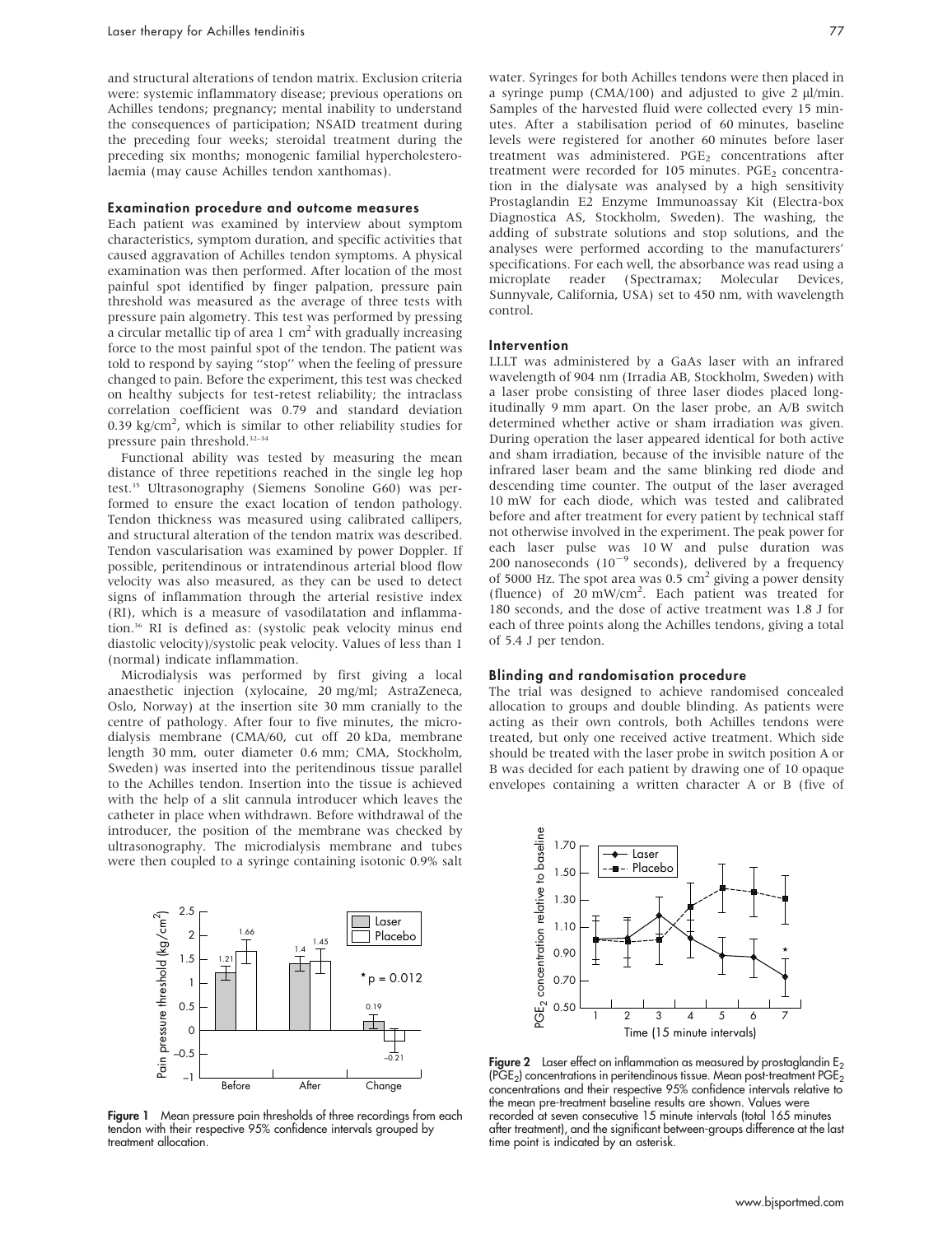each). The A/B switch on the laser was then switched to the character drawn, and treatment started for the right leg first. Thus the allocation of tendon to groups was concealed from patients, therapist, and observer. The code of the A/B switch positions on the laser probe was only known to the technical staff who calibrated the laser before and after each patient. The code was not broken until all treatments and analyses were finished.

#### Ethical approval

The experiments in this study were performed with the approval of, and in accordance with the regulations laid down by, the regional ethics committee of Western Norway (no 144/03). Participants gave signed informed consent.

#### RESULTS

### Randomisation procedure

Four right side and three left side Achilles tendons were given active treatment.

### Pressure pain threshold

There was a small, but non-significant mean decrease  $(-0.05 \text{ kg/cm}^2)$  in the pressure pain threshold from the start of the observation period to immediately before treatment. However, after treatment it had increased by 0.19 kg/cm<sup>2</sup> (95% confidence interval (CI) 0.04 to 0.34) in the laser group, whereas a decrease of  $-0.21 \text{ kg/cm}^2$  (95% CI +0.04 to  $-0.46$ ) was recorded for the placebo group from the start to the end the observation period. The mean difference in change was 0.40 kg/cm<sup>2</sup> (95% CI 0.10 to 0.70) (fig 1).

#### Inflammatory marker PGE<sub>2</sub> concentrations

In the laser group, a small decrease in  $PGE_2$  concentration was seen first one hour after treatment, and then gradually decreasing from baseline (1.0) to 0.72 (95% CI 0.58 to 0.86) at the last time point 105 minutes after treatment. For the placebo group, PGE<sub>2</sub> concentrations increased gradually in the period after treatment from baseline to 1.30 (95% CI 1.48 to 1.12) at the last observation. For the laser group, there was a significant difference in both the pre-treatment and posttreatment means ( $p = 0.0269$ ) and the difference in change between the groups ( $p = 0.0096$ ) (fig 2).



**Figure 3** Colour Doppler image of a transverse section of Achilles tendon showing intratendinous blood vessels (right hand frame) and power Doppler (left hand frame) assessment of intratendinous blood flow velocity in systolic peak (26.1 cm/s) and diastolic end (2.8 cm/s), giving a resistive index of 0.89, indicating minor inflammation.

#### Single jump hop test

Because of the fragile microdialysis membrane and the importance of harvesting fluid meticulously, the single hop test could only be performed before and after microdialysis. Both groups showed a decrease in the single jump hop test after treatment. However, the mean decrease was significantly less ( $p = 0.025$ ) for the laser treated group (10.6 cm (95% CI 3.5 to 17.7) than for the placebo group (18.4 cm (95% CI 12.3 to 24.5)).

#### Ultrasound Doppler scanning

At baseline all 14 tendons exhibited increased peritendinous and intratendinous blood flow when assessed by colour Doppler in a relaxed position of ankle plantar flexion. At follow up, blood flow measured by colour Doppler seemed to have decreased in all tendons, but no arbitrary assessment was performed. The decreased flow was thought to be a result of the necessary physical inactivity in the experimental set up.

For power Doppler measurements of blood flow, velocity and RI could only be measured at baseline in eight tendons, five in the active LLLT group and three in the placebo LLLT group. The mean RI for these eight tendons indicated a small inflammatory reaction, with RI 0.91 (95% CI 0.87 to 0.95) (fig 3). No significant differences between groups were observed after treatment for any ultrasound measures.

#### Side effects and adverse reactions

The experiment was well tolerated by all patients. Local injection of analgesic (xylocaine) and placement of the microdialysis catheter caused minor transient pain at the time of insertion. Likewise, the application of the pressure pain algometer caused increased tenderness in the area of the Achilles tendon, probably partly because of the repeated pain threshold pressure applications and partly because the effect of the local anaesthetic was tailing off. None of the patients experienced infections or other complications, and they all reported that being bored was a greater problem than the transient pain they experienced.

#### **DISCUSSION**

To our knowledge, other physiotherapy methods have failed to produce relevant anti-inflammatory effects in the laboratory. In this trial, we show that LLLT can suppress inflammation, as measured by a reduction in the inflammatory marker PGE<sub>2</sub>. In addition, clinical indices of small, but significant improvements in pressure pain and single hop function were observed. The ultrasound measurements were not suitable for detecting differences at follow up mainly because the experimental set up, with hours of physical inactivity, reduces peripheral circulation to a minimum and impairs ultrasound measurements. Still, our baseline ultrasound results may be important for confirming both that pain was actually related to Achilles pathology and a small degree of inflammation was possibly present.<sup>37</sup> We devised the protocol with prior pain inducing activity, and the ultrasound measurements of RI seem to suggest that a small inflammatory reaction had been induced. Our findings possibly contradict other claims that inflammation is not present in Achilles tendinopathy.28 In our opinion, this is not a true contradiction, but rather an elaboration in the sense that inflammation may play a small, but important part in episodes of symptom aggravation. This question remains to be more thoroughly investigated.

The small increase in PGE<sub>2</sub> concentration seen in both active and placebo groups immediately after treatment was probably caused by a local reaction to the pressure pain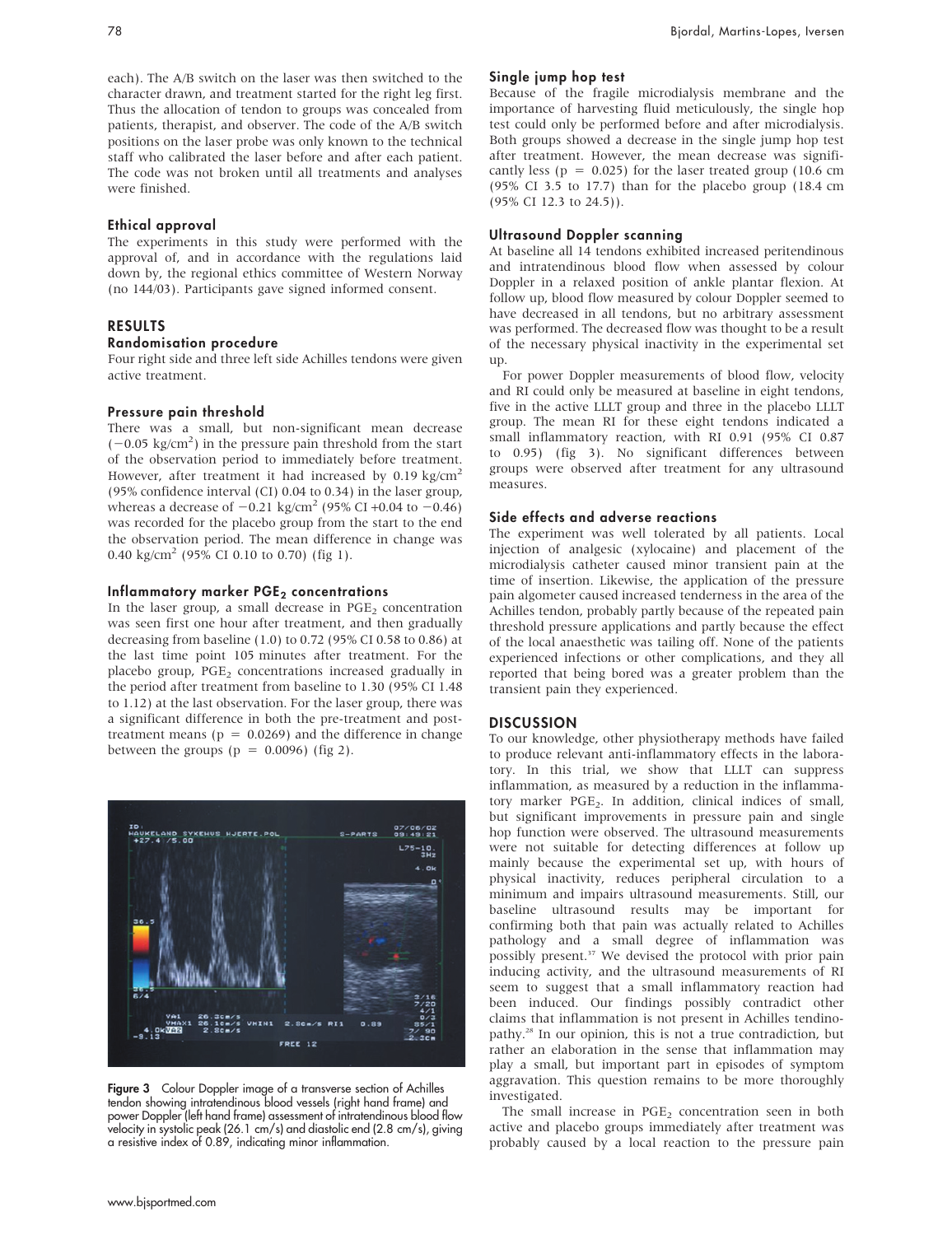#### What is already known on this topic

- Low level laser therapy has produced heterogeneous results in clinical trials investigating musculoskeletal pain
- The mechanism underlying the positive results is not known

### What this study adds

• Low level laser therapy can reduce pain by modulating inflammation

threshold testing at this point. Still the results indicate that the anti-inflammatory modulation is present within one hour of application. Our data provide a basis for further exploration and optimisation of LLLT in clinical settings. For tendinopathies, several treatment options exist, but none has been reported to be irrevocably more effective than the others. There are several weaknesses of our study. We only used one fixed LLLT dose and a short follow up of one hour, and therefore the range limits for optimal dose and the duration of the effect remain to be determined. Because of the short duration of the experiment, it would also be inappropriate to conclude that LLLT is effective for Achilles tendinopathy. More laboratory trials are needed to determine optimal dose ranges and intervals between applications, and finally these results must be confirmed in larger clinical trials of longer duration. Because of the diversity of subacute and chronic Achilles tendinopathy, LLLT cannot be recommended as a monotherapy, but should rather be seen as an adjunct to exercises and stretching in an optimal treatment package.<sup>38</sup>

What may be more important is that our findings provide an explanation of the biological mechanism behind the positive clinical LLLT results reported for osteoarthritis and rheumatoid arthritis.<sup>39</sup> <sup>40</sup> LLLT is considered by some as one of the most promising non-pharmacological interventions for inflammatory arthritis.<sup>41</sup> In view of the serious concerns recently raised about side effects of both traditional NSAIDs and cyclo-oxygenase 2 inhibitors in arthritis management, LLLT is a well tolerated alternative that may become a useful treatment for large groups of patients.<sup>42</sup>

#### **CONCLUSION**

In conclusion, these results indicate that LLLT can be used to reduce inflammatory musculoskeletal pain. Because of its rapid action and few side effects, more research is needed to optimise treatment protocols particularly for inflammatory arthritis.

#### ACKNOWLEDGEMENTS

This work was supported by a grant from The Norwegian Research Council.

### .....................

### Authors' affiliations

J M Bjordal, V V Iversen, Physiotherapy Science, University of Bergen, Bergen, Norway

R A B Lopes-Martins, University of São Paulo, São Paulo, Brazil

Competing interests: none declared

#### **REFERENCES**

- Felson DT, Lawrence RC, Dieppe PA, et al. Osteoarthritis: new insights. Part 1:
- the disease and its risk factors. Ann Intern Med 2000;133:635–46.<br>2 **Mantyselka P**, Kumpusalo E, Ahonen R, *et al.* Pain as a reason to visit the<br>doctor: a study in Finnish primary health care. *Pain* 2001;**89**:175–80.
- 3 Cherry NM, Meyer JD, Chen Y, et al. The reported incidence of work-related musculoskeletal disease in the UK: MOSS 1997–2000. Occup Med (Lond) 2001;51:450–5.
- 4 Carmona L, Ballina J, Gabriel R, et al. The burden of musculoskeletal diseases in the general population of Spain: results from a national survey. Ann Rheum Dis 2001;60:1040-5.
- 5 Jordan KM, Sawyer S, Coakley P, et al. The use of conventional and complementary treatments for knee osteoarthritis in the community. Rheumatology (Oxford) 2004;43:381–4.
- 6 Johansson K, Adolfsson L, Foldevi M. Attitudes toward management of patients with subacromial pain in Swedish primary care. Fam Pract 1999;16:233–7.
- 7 Assendelft W, Green S, Buchbinder R, et al. Tennis elbow. BMJ 2003;327:329.
- 8 Deeks JJ, Smith LA, Bradley MD. Efficacy, tolerability, and upper gastrointestinal safety of celecoxib for treatment of osteoarthritis and rheumatoid arthritis: systematic review of randomised controlled trials. BMJ 2002;325:619.
- 9 Non-steroidal anti-inflammatory drugs for low back pain. Cochrane Library. Oxford: Update Software, 2001.
- 10 van der Windt DAWM, Koes B, de Jong BA, et al. Shoulder disorders in general practice: incidence, patient characteristics an management. *Anr*<br>Rheum Dis 1995;**54**:959–64.
- 11 Piligian G, Herbert R, Hearns M, et al. Evaluation and management of chronic work-related musculoskeletal disorders of the distal upper extremity. Am J Ind Med 2000;37:75–93.
- 12 Assendelft W, Green S, Buchbinder R, et al. Tennis elbow (lateral epicondylitis). Clin Evid 2003:1388–98.
- 13 **Jordan KM**, Arden NK, Doherty M, *et al.* EULAR Recommendations 2003: an<br>evidence based approach to the management of knee osteoarthritis:<br>Report of a Task Force of the Standing Committee for International Clinical Studies Including Therapeutic Trials (ESCISIT). Ann Rheum Dis 2003;62:1145–55.
- 14 Smidt N, van der Windt DA, Assendelft WJ, et al. Corticosteroid injections, physiotherapy, or a wait-and-see policy for lateral epicondylitis: a randomised controlled trial. Lancet 2002;359:657–62.
- 15 Baker KG, Robertson VJ, Duck FA. A review of therapeutic ultrasound:
- biophysical effects. Phys Ther 2001;81:1351–8.<br>16 Bjordal JM, Couppe C, Chow RT, *et al.* A systematic review of low level laser<br>therapy with location-specific doses for pain from chronic joint disorders. Aust J Physiother 2003;49:107-16.
- 17 Bjordal J, Couppé C, Ljunggreen A. Low level laser therapy for tendinopathy. Evidence of a dose-response pattern. Phys Ther Rev 2001;6):91–9.<br>18 Loevschall H, Arenholt-Bindslev D. Effect of low level diode laser irradiation of
- human oral mucosa fibroblasts in vitro. Lasers Surg Med 1994;14:347–54.
- 19 Pereira AN, Eduardo Cde P, Matson E, et al. Effect of low-power laser irradiation on cell growth and procollagen synthesis of cultured fibroblasts. Lasers Surg Med 2002;31:263–7.
- 20 Almeida-Lopes L, Rigau J, Amaro Zangaro R, et al. Comparison of the low level laser therapy effects on cultured human gingival fibroblasts proliferation using different irradiance and same fluence. Lasers Surg Med 2001;29:179–84.
- 21 Reddy GK, Stehno-Bittel L, Enwemeka CS. Laser photostimulation of collagen production in healing rabbit achilles tendon. Lasers Surg Med 1998:22:281-7
- 22 Yu W, Naim JO, Lanzafame RJ. Effects of photostimulation on wound healing in diabetic mice. Lasers Surg Med 1997;20:56–63.
- 23 Honmura A, Ishii A, Yanase M, et al. Analgesic effect of GaAlAs diode laser irradiation on hyperalgesia in carrageenin-induced inflammation. Lasers Surg Med 1993;13:463–9.
- 24 Sakurai Y, Yamaguchi M, Abiko Y. Inhibitory effect of low-level laser irradiation on LPS-stimulated prostaglandin E2 production and cyclooxygenase-2 in human gingival fibroblasts. Eur J Oral Sci 2000;108:29–34.
- 25 Medrado AR, Pugliese LS, Reis SR, et al. Influence of low level laser therapy on wound healing and its biological action upon myofibroblasts. *Lasers Surg Mec*<br>2003;**32**:239–44.
- 26 Langberg H, Skovgaard D, Karamouzis M, et al. Metabolism and inflammatory mediators in the peritendinous space measured by microdialysis during intermittent isometric exercise in humans. J Physiol 1999;515:919–27.
- 27 Langberg H, Boushel R, Skovgaard D, et al. Cyclo-oxygenase-2 mediated prostaglandin release regulates blood flow in connective tissue during mechanical loading in humans. J Physiol 2003;551:683–9.
- 28 Alfredson H, Lorentzon R. Chronic tendon pain: no signs of chemical inflammation but high concentrations of the neurotransmitter glutamate. Implications for treatment? Curr Drug Targets 2002;3:43–54.
- 29 Ljung BO, Forsgren S, Friden J. Substance P and calcitonin gene-related peptide expression at the extensor carpi radialis brevis muscle origin: implications for the etiology of tennis elbow. J Orthop Res 1999;17:554–9.
- 30 Li Z, Yang G, Khan M, et al. Inflammatory response of human tendon fibroblasts to cyclic mechanical stretching. Am J Sports Med 2004;32:435–40.
- 31 Wang JH, Jia F, Yang G, et al. Cyclic mechanical stretching of human tendon fibroblasts increases the production of prostaglandin E2 and levels of